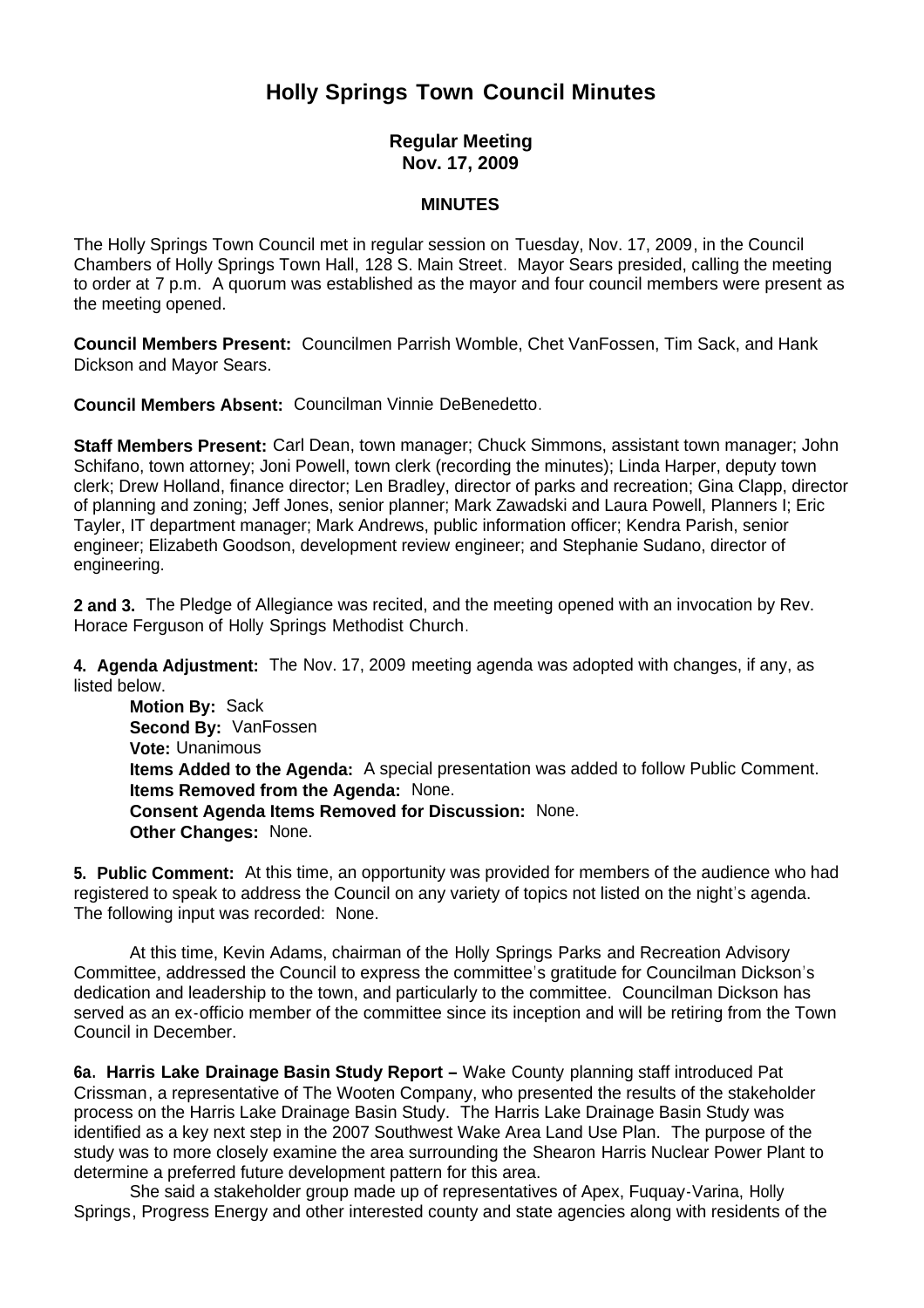area was formed to drive the process. The study as presented is the result of the stakeholders' work. The study and the included recommendations will need to reviewed and adopted by the Wake County Board of Commissioners prior to becoming official policy.

 She reviewed a copy of the executive summary from the study and maps detailing the recommended land uses.

 Mr. Tim Gardiner of The Wooten Company addressed the Council, providing recommendations. He said the stakeholders group recommends the following land uses:

- US 1 Employment Area (Business Park)
- Progress Energy Utility and Environmental Stewardship District
- Harris Lake level increased to 240 feet
- Aligning the County Plan with municipal plans

He said the group recommends the following area-specific changes:

- **US 1 Business District**
- Aligning Land Uses North and Western Areas
- Aligning Land Uses Southern Areas
- **Jurisdictional Boundary Changes**

**Action:** No action.

**7a. Public Hearing: Special Exception Use Petition 09-SEU-12, Firestone –** Mr. Zawadski said the Town has received a request for a Special Exception Use for a minor auto repair use to be located on out lot #5 within the Shoppes at Holly Springs integrated center. The property is 1.24 acres and is located adjacent to G.B. Alford Highway. The proposed plan is for the construction of a 7.575 square foot Firestone auto care building with 10 service bays. The plan proposes a total of 45 parking spaces located throughout the site. A pedestrian connection would be provided along the western property line that would connect with the adjacent properties. The site is proposed to be accessed by one driveway that connects with the interior access drive for the integrated center.

He said the building design is subject to the colors and materials approved with the Shoppes at Holly Springs as well as the UDO commercial architectural requirements. The building is proposed to be constructed primarily with three shades of brown brick and EIFS and stone accents. The proposed architecture includes a variety of Building Massing and Façade Treatments as required by the UDO. Specific features include: building base, body, and cap, roofline variation, façade modulation, windows, awnings, decorative brick patterns, decorative building lighting.

With that explanation completed, Mayor Sears opened the public hearing to accept sworn testimony. The following testimony was recorded under oath administered by the Deputy Town Clerk: None.

There being no testimony, the public hearing was closed.

**Action #1:** The Council approved a motion to make and accept the findings of fact to be recorded in the minutes for Special Exception Use Petition #09-SEU-12 for Firestone to allow for a minor automobile repair use in the Community Business zoning district as submitted by Freeland and Kauffman, date revised 10/9/2009.

- a. The proposed use will not be injurious to the public health, safety, comfort, community moral standards, convenience or general welfare;
- b. The proposed use will not injure or adversely affect the adjacent area;
- c. The proposed use will be consistent with the character of the district, land uses authorized therein, and the Town of Holly Springs Comprehensive Plan;
- d. The proposed use shall conform to all development standards of the applicable district (unless a waiver of such development standards is requested as part of the special exception use petition and approved as set forth above, in which case the proposed use shall conform to the terms and conditions of such waiver).
- e. Access drives or driveways are or will be sufficient in size and properly located to: ensure automotive and pedestrian safety and convenience, traffic flow as set forth in Section 7.09 – Pedestrian Circulation and Vehicular Area Design; and, control and access in case of fire or other emergency;
- f. Off-street parking areas, off-street loading areas, trash enclosures, trash pick-up and removal, and other service areas are located so as to be safe, convenient, allow for access in case of emergency, and to minimize economic, glare, odor, and other impacts on adjoining properties and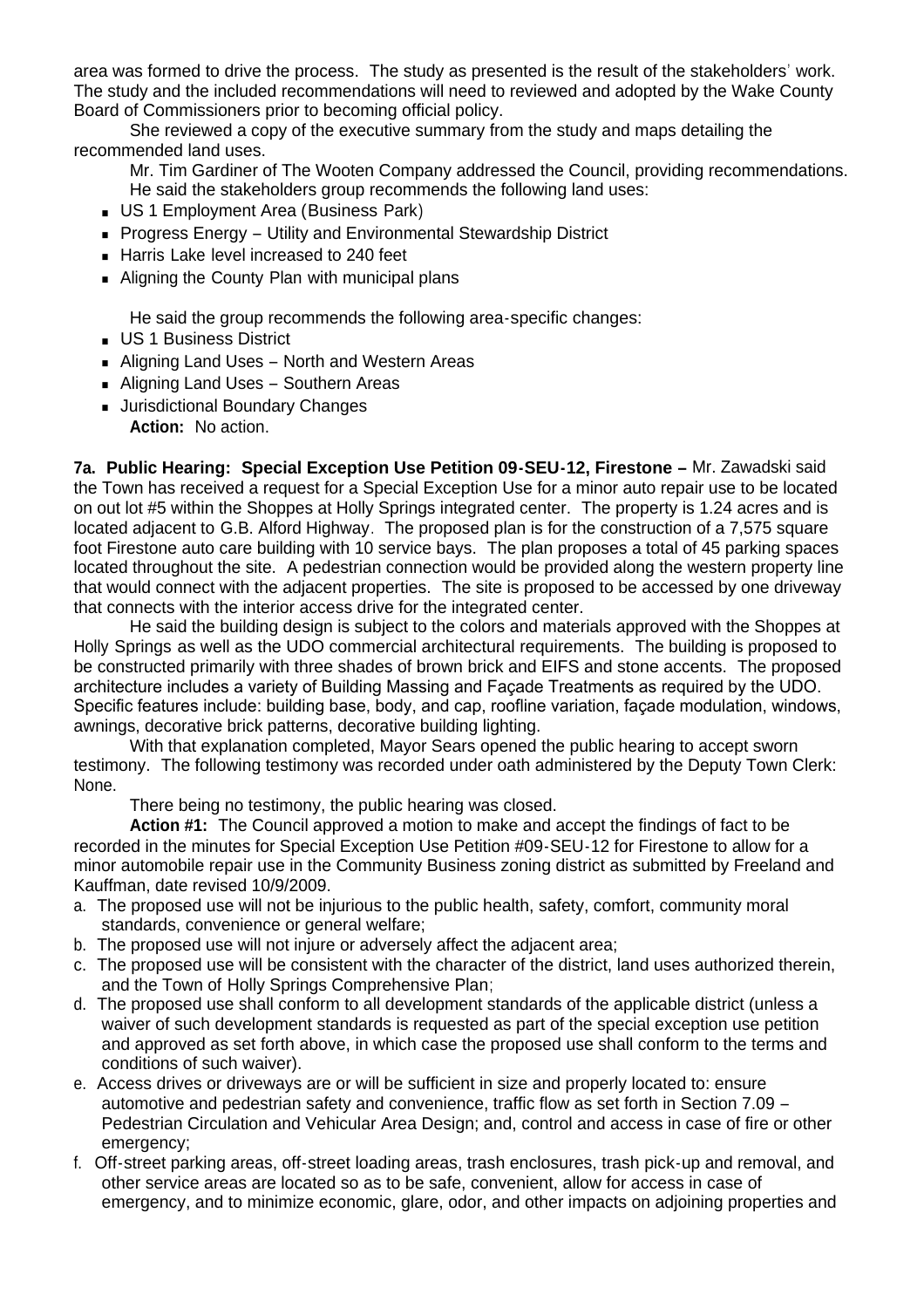properties in the general neighborhood;

- g. The lot, building or structure proposed for the use has adequate restroom facilities, cooking facilities, safety equipment (smoke alarms, floatation devices, etc.), or any other service or equipment necessary to provide for the needs of those persons whom may work at, visit or own property nearby to the proposed use;
- h. Utilities, schools, fire, police and other necessary public and private facilities and services will be adequate to handle the needs of the proposed use;
- i. The location and arrangement of the use on the site, screening, buffering, landscaping, and pedestrian ways harmonize with adjoining properties and the general area and minimize adverse impacts; and,
- j. The type, size, and intensity of the proposed use (including but not limited to such considerations as the hours of operation and numbers of people who are likely to utilize or be attracted to the use) will not have significant adverse impacts on adjoining properties or the neighborhood.

**Motion By:** Womble **Second By:** Sack **Vote:** Unanimous

*A* c*opy of the Special Exception Use Petition 09-SEU-12 addressing the findings of fact is incorporated into these minutes as addendum pages.*

**Action #2:** Having made findings of fact that the project meets the requirements to be granted a Special Exception Use, the Council approved a motion to grant Special Exception Use #09-SEU-12 for Firestone as submitted by Freeland and Kauffman, dated revised 10/9/2009 with the following conditions:

- 1. All conditions of the stormwater management plan as well as the conditions of approval for the Shoppes at Holly Springs Master Plan will apply to this plan.
- 2. A fee-in-lieu of pump station upgrade will be required.
- 3. The access easement referenced on this plan will need to be included graphically with the plat associated with this project.
- 4. Prior to issuance of Building Permit, the following must be completed:

a. A lighting plan must be reviewed and approved by the Department of Planning and Zoning. **Motion By:** Womble **Second By:** VanFossen

**Vote:** Unanimous

**7b. Public Hearing: Comprehensive Plan Amendment, 09-CPA-02 –** Mr. Jones said in accordance with the *Vision Holly Springs* adopted Implementation Program, staff from the planning and zoning, engineering, administration, and economic development departments have been working on the twoyear evaluation and update to the comprehensive plan, *Vision Holly Springs,* along with changes to the Village District Area Plan, Northeast Gateway Plan and the Southern Gateway Plan.

 He said staff reviewed the Executive Summary, Future Land Use, Transportation, Infrastructure and Utilities, Community Facilities, Natural Resources, Economy and Community Character sections of the plan, as well as the three area plans.

 He said the Department of Parks and Recreation has stated that there are no proposed changes to the Parks and Recreation s*ection* at this time.

 With that explanation completed, Mayor Sears opened the public hearing to accept input. The following comments were recorded: None.

There being no comments, the public hearing was closed.

**Action:** The Council approved a motion to adopt Resolution #09-40 to approve and enact Comprehensive Plan Amendment 09-CPA-02 updating Vision Holly Springs Comprehensive Plan.

**Motion By:** Dickson

**Second By:** Sack

**Vote:** Unanimous

*A* c*opy of Resolution 09-40 is incorporated into these minutes as addendum pages.*

**8. Consent Agenda:** The Council approved a motion to approve all items on the Consent Agenda. The motion carried following a motion by Councilman Sack, a second by Councilman Womble and a unanimous vote. The following actions were affected:

7a. Minutes – The Council approved minutes of the Council's regular meeting held on Nov. 3,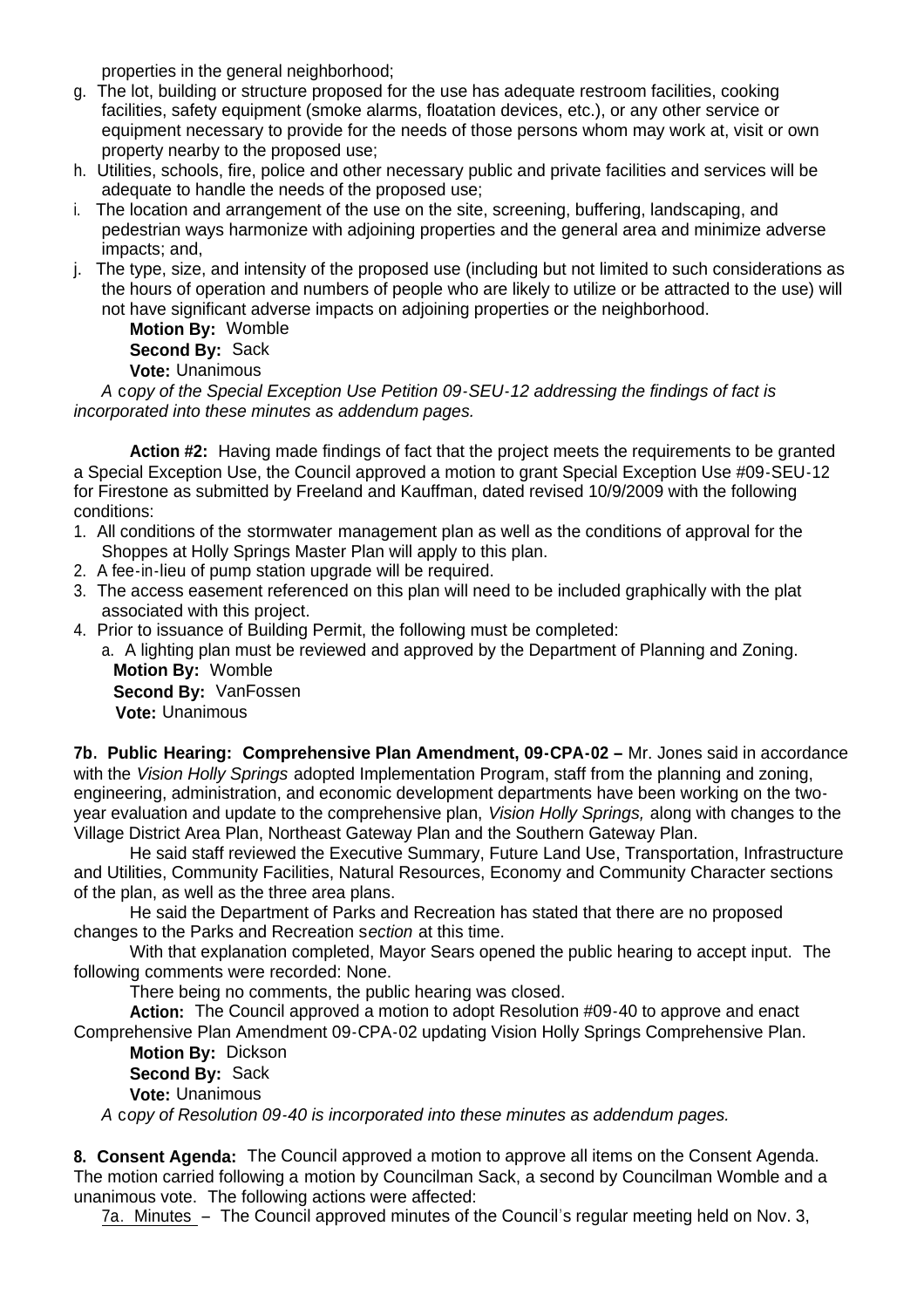2009.

7b. Budget Report – The Council received a monthly report of amendments to the FY 2009-10 budget approved by the town manager. *A* c*opy of the budget amendment report is incorporated into these minutes as an addendum page.*

7c. Computer Back-up Lease Agreement – The Council entered a lease for a computer back-up system with Varrow, Inc., in the amount of \$18,717.25.

7d. Reclaimed Water Contract Change Order #4 – The Council approved construction contract Change Order No. 4 for a decrease of \$32,159 to bring the total Reclaimed Water Contract 1 with T.A. Loving Company amount to \$1,193,406.

**9a. Reclaimed Water Program Policy and Ordinance** – Ms. Parrish explained that the Department of Engineering is submitting a permit to the North Carolina Department of Environment and Natural Resources for the delegation of authority to the Town of Holly Springs to administer certain components of the new reclaimed water distribution system. This has required that all components of this brand new program to be created, submitted and approved by the state.

She said staff has worked closely with the public utilities department, the finance department and the code enforcement department to draft all supporting documents. Enclosed in your packet are the proposed ordinance and policy statement for your review and approval.

 **Action:** The Council approved a motion to adopt Policy Statement P-007.02 addressing land application uses of reclaimed water.

**Motion By:** Sack **Second By:** Dickson **Vote:** Unanimous.

 *A copy of Policy Statement P-007.02, Land Irrigation (Sprinkler) Systems, is incorporated into these minutes as addendum pages.*

**Action:** The Council approved a motion to adopt Ordinance 09-22 establishing Reclaimed Water regulations.

**Motion By:** Sack **Second By:** Dickson **Vote:** Unanimous.  *A copy of Ordinance 09-22 is incorporated into these minutes as addendum pages.*

**9b. Main Street Sidewalk Project** – Ms. Parrish said the engineering department was awarded a Congestion Mitigation and Air Quality (CMAQ) grant to construct a sidewalk on Main Street south from Ballentine Street to the G.B. Alford Bypass.

She said the federally-funded grant can be used for up to 80% of the construction costs for the sidewalk with the remaining costs to be funded by a town contribution. The maximum federal contribution is \$320,000. Per federal regulations, the sidewalk would be five feet wide and nondecorative concrete. The engineering department would work closely with the NCDOT's local program management department handling the design and construction management of this project in-house.

The sidewalk would connect to sidewalk that currently is under construction (as part of the Main Street Enhancements Project) near the intersection of Main Street and Ballentine Street. The sidewalk then would continue south on the west side of Main Street, crossing Main Street to the east side with a crosswalk at Pine Street. The sidewalk then would continue south on the east side of Main Street connecting to an existing sidewalk near the G.B. Alford Bypass at Main Street Square.

Ms. Parrish said Bass Nixon and Kennedy, Inc. has been selected to perform the surveying and plat preparation for the project for \$12,100 plus contingency for a total of \$13,300.

 During discussion, Councilman Womble requested an alternate location for the crosswalk and sidewalk cross-over to the east side of Main Street.

 **Action #1:** The Council approved a motion to endorse the project with a change in the crosswalk / cross-over to the east side of Main Street at Oak Street rather than Pine Street and to approve the preliminary expense schedules as described.

**Motion By:** Womble **Second By:** Sack **Vote:** Unanimous.

**Action #2:** The Council approved a motion to adopt amendments to the FY 2009-2010 budget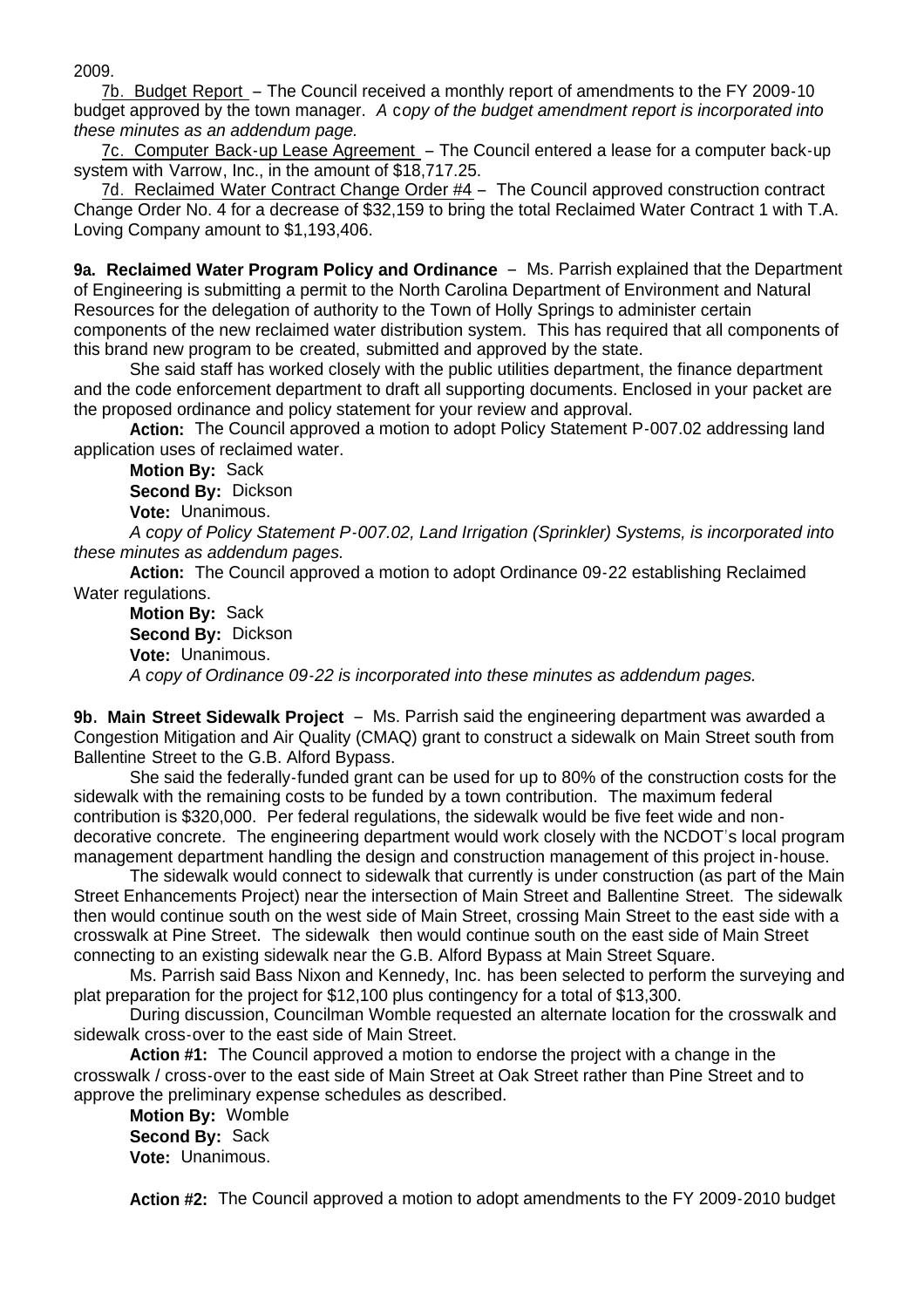in the amount of \$26,300 for the project. **Motion By:** Womble **Second By:** Sack **Vote:** Unanimous. *A* c*opy of the budget amendment is incorporated into these minutes as an addendum page.*

**Action #3:** The Council approved a motion to retain Bass Nixon and Kennedy for \$12,100, plus contingency, for surveying and plat preparation services.

**Motion By:** Womble **Second By:** Sack **Vote:** Unanimous.

**10. Other Business:** Councilman Sack and Womble asked if the speed limit on Main Street could be reduced to 25 miles per hour. The Council consensus was for the staff to pursue this with NCDOT (or to wait until the town assumes Main Street and then establish the speed limit locally.)

Councilman Womble asked if a hole in the G.B. Alford Bypass shoulder curve could be filled in.

**11. Manager's Report:** Mr. Dean asked the Council to set a special meeting for the Council orientation on Thursday evening.

 **Action:** The Council approved a motion to set a special meeting for 6 p.m. Thursday, Nov. 19 at the Cultural Center for the purpose of orienting newly-elected Council members Linda Hunt Williams and James Cobb to Council procedures and Town projects.

 **Motion By:** Sack  **Second By:** Dickson  **Vote:** Unanimous.

Mr. Dean also reported that the Bass Lake Road bridge is under repair by NCDOT; that there will be a Novartis tour and grand opening Nov. 24; and that paving on Green Oaks Parkway, Irving Parkway and Thomas Mill Road should be completed by tomorrow.

**12. Closed Session:** The Council approved a motion to enter into Closed Session, pursuant to NCGS 143-318.11(a)(5) to discuss with the town attorney terms of a pending contract relating to the former BFI Landfill site; and pursuant to NCGS 143-318.11(a)(6) to conduct the town manager's performance evaluation.

 **Motion By:** Dickson **Second By:** Sack **Vote:** Unanimous.

## **General Account Closed Session – Nov. 17, 2009**

 In Closed Session, the Council discussed the possibility of a private interest's taking over the BFI Landfill property and developing it into public spaces and the Town's role and obligation under various scenarios.

 After the contractual matter, the Council conducted the town manager's annual performance evaluation, making suggestions for areas of improvement and acknowledging his strengths.

In Closed Session, no action was taken other than a motion to return to Open Session.

 In Open Session, the Council approved the following motion: A motion to amend the town manager's employment contract to discontinue the monthly travel allowance of \$500 and to add \$500 per month to the town manager's current salary and to specify that the town manager will be reimbursed for travel outside of Wake County with submission of typical expense forms.

 **Motion By:** Sack **Second By:** Dickson **Vote:** Unanimous.

**13. Adjournment:** There being no further business for the evening, the Nov. 17, 2009 meeting of the Holly Springs Town Council was adjourned following a motion by Councilman Dickson, a second by